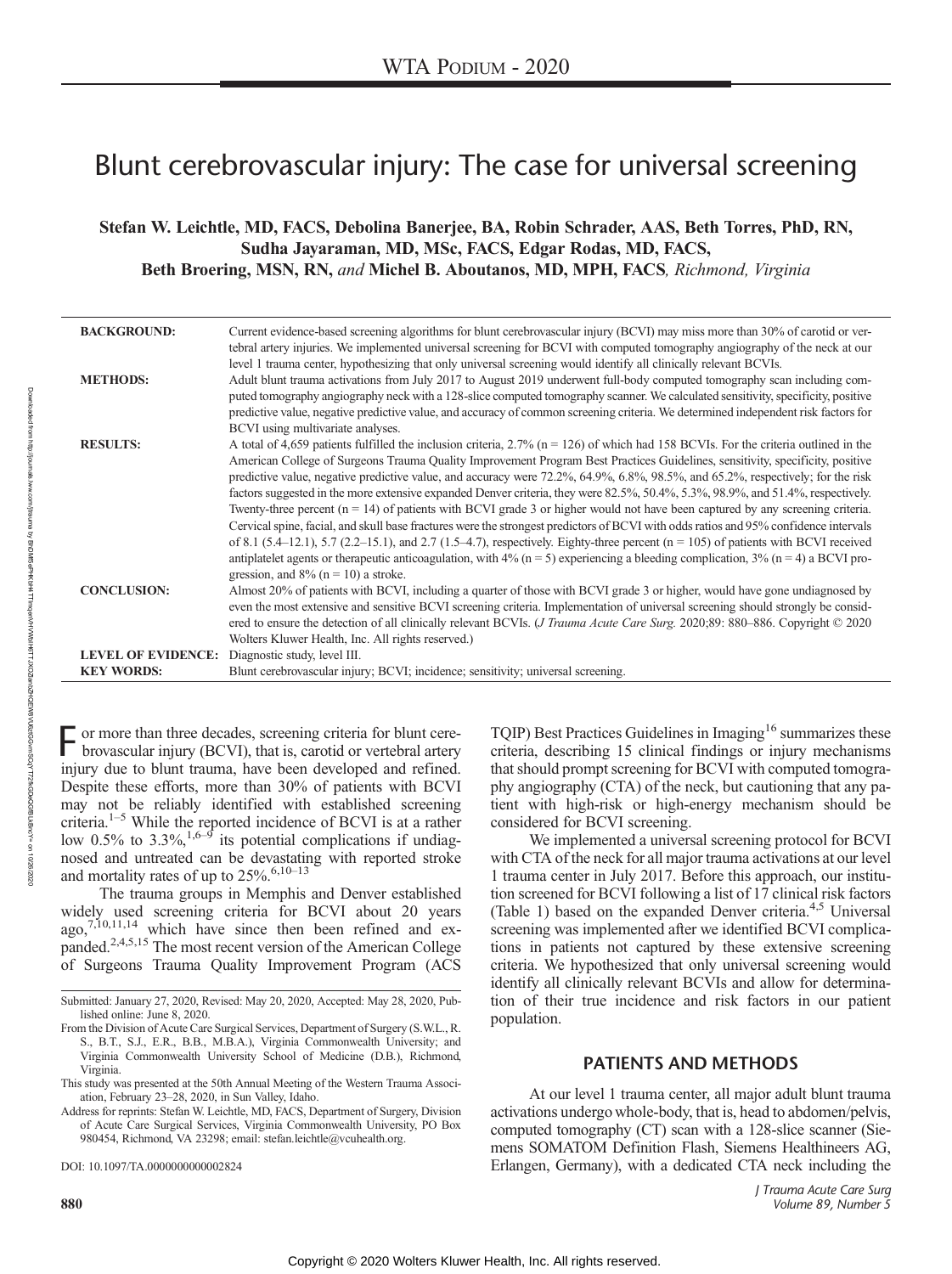### TABLE 1. Institutional Screening Criteria (Based on the Expanded Denver Criteria)

Clinical findings concerning for BCVI

– Neck soft tissue injury ("seatbelt sign")

- Arterial bleeding or expanding cervical hematoma
- Cervical bruit
- Focal neurological deficit or neurologic findings unexplained by intracranial findings
- Ischemic stroke on CT scan
- Horner's syndrome
- Epistaxis

Mechanism with high risk for BCVI

- High-energy trauma
- (Near) hanging or choking
- Direct blow to the neck

– Cervical hyperextension or distraction

Injuries possibly associated with BCVI

– LeFort II or III facial fracture

– Mandibular fracture

– Cervical spine fracture (any level) except isolated spinous or transverse process fractures

– Basilar skull fracture

– Diffuse axonal injury or Glasgow Coma Scale ≤8

– Severe thoracic trauma with chest Abbreviated Injury Scale score 3 or higher

circle of Willis. Computed tomography imaging for patients with isolated extremity injury, for those younger than 15 years, and for pregnant patients occurs on a case-by-case basis. The whole-body CT and CTA neck protocols remained unchanged for the study period. The Institutional Review Board at Virginia Commonwealth University (VCU) reviewed and approved this study. All adult blunt trauma patients from July 2017 to August 2019, identified by review of the VCU trauma registry, were eligible for inclusion. Patients younger than 18 years, prisoners, pregnant patients, and those for whom CTA neck results were not available, were excluded. The electronic medical records of all patients with abnormal CTA neck and/or BCVI were reviewed.

Computed tomography angiography of the neck was considered positive for BCVI if the final attending radiologist report described cervical carotid or vertebral artery injury. In several cases, the initial CTA neck was equivocal for BCVI. If there was follow-up imaging within 48 hours that clearly demonstrated cervical carotid or vertebral artery injury, the patient was considered to have BCVI. If there was no further imaging or if follow-up imaging remained equivocal, we excluded the patient from the analysis because no clear statement on the presence of BCVI could be made. Grading for BCVI followed the Denver grading scale, $\prime$  with grade 1 defined as intimal irregularity with less than 25% narrowing, grade 2 as dissection or intramural hematoma with more than 25% narrowing, grade 3 as pseudoaneurysm, grade 4 as occlusion, and grade 5 as transection with extravasation of contrast.

Per our institutional protocol, neurosurgery is consulted for all confirmed BCVIs on initial or follow-up imaging. Unless contraindicated because of concomitant injuries, a single antiplatelet agent is given for most grade 1 and 2 injuries, and dual antiplatelets or therapeutic anticoagulation for all grade 3

injuries. For grade 4 injuries, dual antiplatelets or therapeutic anticoagulation are used on case-by-case basis, often influenced by the presence of concomitant contralateral BCVI or other additional injuries.

Details on patient demographics, trauma mechanism, Injury Severity Score, BCVI grade, treatment, and complications were obtained from the trauma registry and electronic medical record, as applicable. We calculated sensitivity, specificity, positive predictive value, negative predictive value, and accuracy of our institutional/expanded Denver criteria and of the less extensive list of criteria described in the ACS TQIP Best Practices Guidelines. Univariate and multivariate analyses were used to determine independent risk factors for BCVI. All risk factors associated with BCVI in the univariate model with two-tailed p values of 0.2 or less were entered into the multivariate model, in which two-tailed  $p$  values of 0.05 or less were considered statistically significant.

Statistical analyses were performed using JMP Pro 15.0 2019 (SAS Institute Inc., Cary, North Carolina). Categorical data were described as number (percentage) and compared using  $\chi^2$  and Fisher's exact test, as appropriate. Continuous data were expressed as median and interquartile range (25th to 75th percentile) for nonnormally distributed measurements and compared using the Wilcoxon-Mann-Whitney test. Results of the univariate and multivariate analyses were expressed as odds ratio (OR) with 95% confidence interval.

From July 2017 to August 2019,  $n = 4.687$  trauma activations fulfilled the inclusion criteria. Computed tomography angiography of the neck for 28 patients (0.6%) remained equivocal ( $n = 23$  equivocal for grade 1,  $n = 5$  equivocal for grade 2 injury), which were excluded. A total of 4,659 patients were included in the final analysis. All details on patient demographics, trauma type, and outcomes are shown in Table 2. The incidence of BCVI was 2.7% ( $n = 126$ ), with 48% ( $n = 61$ ) of BCVI being grade 3 or higher. There was no grade 5 BCVI. Of the 126 patients with 158 BCVIs,  $72\%$  (n = 91) would have met the screening criteria outlined in the ACS TQIP Best Practices Guidelines in Imaging. Eighty-three percent  $(n = 104)$ would have met those of our institutional protocol and the expanded Denver criteria. Sensitivity, specificity, positive predictive value, negative predictive value, and accuracy of the expanded Denver criteria were 83%, 50%, 5%, 99%, and 51%, respectively (Figs. 1 and 2). The inclusion of severe thoracic trauma (chest Abbreviated Injury Scale score of 3 or higher) in the expanded Denver criteria identified 12 (10%) additional patients with BCVI, significantly increasing their sensitivity. However,  $23\%$  (n = 14) of patients with BCVI grade 3 or higher would not have been captured by any screening criteria (Table 3). These 14 patients had all been involved in MVCs, had a mean  $\pm$  SD age of 41  $\pm$  14 years, 57% (n = 8) were female, and none had been hemodynamically unstable upon arrival. The missed injuries involved carotid and vertebral artery in 50%  $(n = 7)$  each.

Of all 126 patients diagnosed with BCVI,  $83\%$  (n = 105) were treated with anticoagulation or antiplatelet agents. In the treatment group, 18%, 34%, 31%, and 16% of patients had

© 2020 Wolters Kluwer Health, Inc. All rights reserved. 881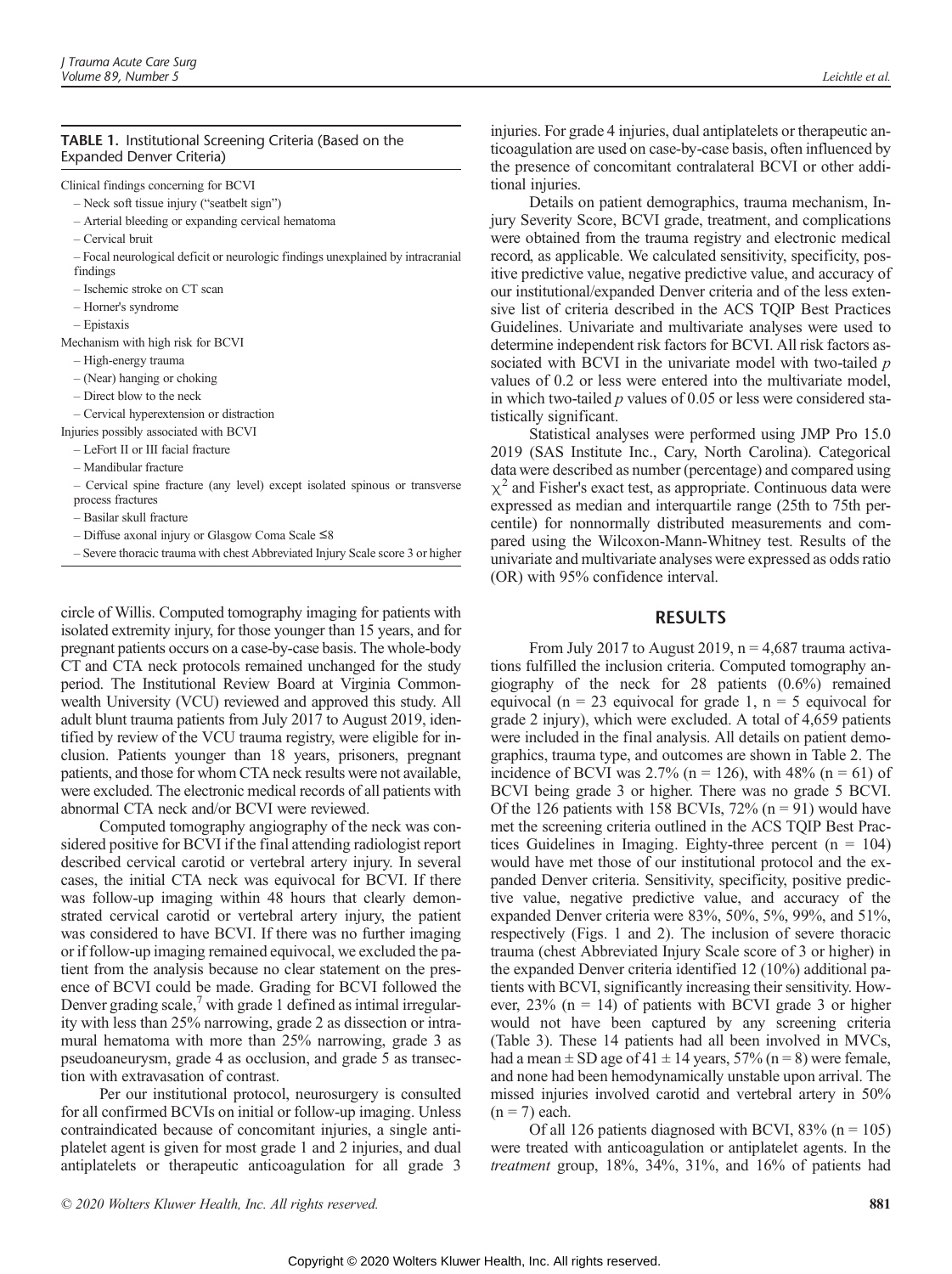|                                              | <b>BCVI</b> | <b>No BCVI</b> | $\boldsymbol{p}$ |
|----------------------------------------------|-------------|----------------|------------------|
| Age, median (IQR), y                         | 47 (34–61)  | $47(29-63)$    | 0.58             |
| Female sex, $n$ $\left(\frac{0}{0}\right)$   | 45 (35.7)   | 1,598(35.3)    | 0.93             |
| Top 3 trauma mechanisms, $n$ $(\%)$          |             |                | 0.14             |
| Motor vehicle crash                          | 73 (57.9)   | 2,062(45.5)    |                  |
| Ground level fall                            | 13(10.3)    | 689 (15.2)     |                  |
| Blunt impact                                 | 16(12.7)    | 961 (21.2)     |                  |
| High-energy mechanism, $n$ $(\%)\dagger$     | 20 (15.9)   | 647 (14.3)     | 0.61             |
| SBP $\leq$ 90 mm Hg, n (%)                   | 11(8.7)     | 89(2.1)        | $< 0.001*$       |
| Severe chest wall trauma, n $(\%)^{\dagger}$ | 48 (38.1)   | 933 (20.6)     | $< 0.001*$       |
| Skull base fracture, $n$ $(\%)$              | 23(18.3)    | 195(4.3)       | $< 0.001*$       |
| Neck seatbelt sign, $n$ $(\%)$               | 10(7.9)     | 109(2.4)       | $< 0.001*$       |
| Hanging mechanism, $n$ (%)                   | 1(0.8)      | 11(0.2)        | 0.28             |
| Cervical spine fracture, $n$ $(\%)$          | 52 (41.3)   | 299(6.6)       | $< 0.001*$       |
| LeFort II or III fracture, $n$ $(\%)$        | 8(6.4)      | 33(0.7)        | $< 0.001*$       |
| Mandible fracture, $n$ $(\%)$                | 5(4.0)      | 23(0.5)        | $< 0.001*$       |
| ISS, median (IQR)                            | $18(10-27)$ | $9(5-14)$      | $< 0.001*$       |
| Severe TBI or DAI, $n \frac{(\%)}{8}$        | 28 (22.2)   | 206(6.4)       | $< 0.001*$       |
| Length of hospital stay, median (IQR), d     | $7(3-16)$   | $3(1-7)$       | $< 0.001*$       |
| Stroke, $n$ $\left(\frac{9}{6}\right)$       | 10(7.9)     | 7(0.2)         | $< 0.001*$       |
| Death, $n$ $\left(\frac{9}{0}\right)$        | 16(12.7)    | 90(2.0)        | $< 0.001*$       |

TABLE 2. Demographic Characteristics, Injury Details, and Outcomes of Patients With and Without BCVI

\*Statistically significant.

†Motorcycle crash, auto vs. pedestrian, or explosion.

‡Chest Abbreviated Injury Scale score of 3 or higher.

§Glasgow Coma Scale 8 or less upon arrival.

DAI, diffuse axonal injury; IQR, interquartile range; ISS, Injury Severity Score; SBP, systolic blood pressure.

grade 1, 2, 3, and 4 BCVI, respectively versus 29%, 19%, 24%, and 29% of patients in the *no treatment* group ( $p = 0.25$ ). Treatment versus no treatment for individual grades of BCVI was primarily dictated by concomitant injuries such as additional BCVI or the presence of intracranial hemorrhage. Details, outcomes, and complications are shown in Table 4. Cervical spine, severe (LeFort II and III) facial, and skull base fractures were the three

strongest predictors of BCVI with OR of 8.06 (5.35–12.13), 5.71 (2.16–15.12), and 2.67 (1.52–4.69), respectively (Table 5).

### **DISCUSSION**

Almost three decades of research into BCVI have resulted in a solid understanding of its pathomechanism, natural course, and complications, allowing for the development and refinement of extensive screening criteria and treatment recommendations. Nevertheless, BCVI continues to "[…] represent a confusing group of injuries that lead to several quandaries in management" (Dr. Fabian, 2012 Scudder Oration on Trauma<sup>17</sup>).

In our study population of 4,659 adult blunt trauma patients at a level 1 trauma center, 2.7% had BCVI, with a high proportion of grades 2 and 3 injury. This is well within previously described ranges for the incidence of BCVI, 5,6,15,16,18-20 albeit on the higher end. It is also entirely consistent with the observation that the incidence of BCVI has been steadily increasing over the last decades because of improved imaging modalities and expanded screening criteria—the more we look, the more we find. Universal screening is a logical next step. We confirmed that established screening criteria fail to identify up to one third of patients with carotid or vertebral artery pseudoaneurysm and almost a quarter of all BCVIs grade 3 and higher. We directly evaluated the two most extensive and arguably widely used screening criteria in use in the United States—the expanded Denver criteria and clinical risk factors described in the ACS TQIP Best Practices Guideline in Imaging. The latter resembles the original Denver criteria and 2009 Western Trauma Association guideline, $^{21}$  the former represents the ones recommended in the current Scandinavian Neurotrauma Committee guideline.<sup>22</sup> We therefore offer a comprehensive evaluation of widely used current screening criteria; our results are similar to those reported in a recent European single-center study of 4,104 patients with BCVI incidence of 2.2%, and sensitivity of these clinical screening criteria ranges from 57% to  $84\%$ <sup>20</sup>



Figure 1. Incidence and detection rates of carotid artery injuries by grade.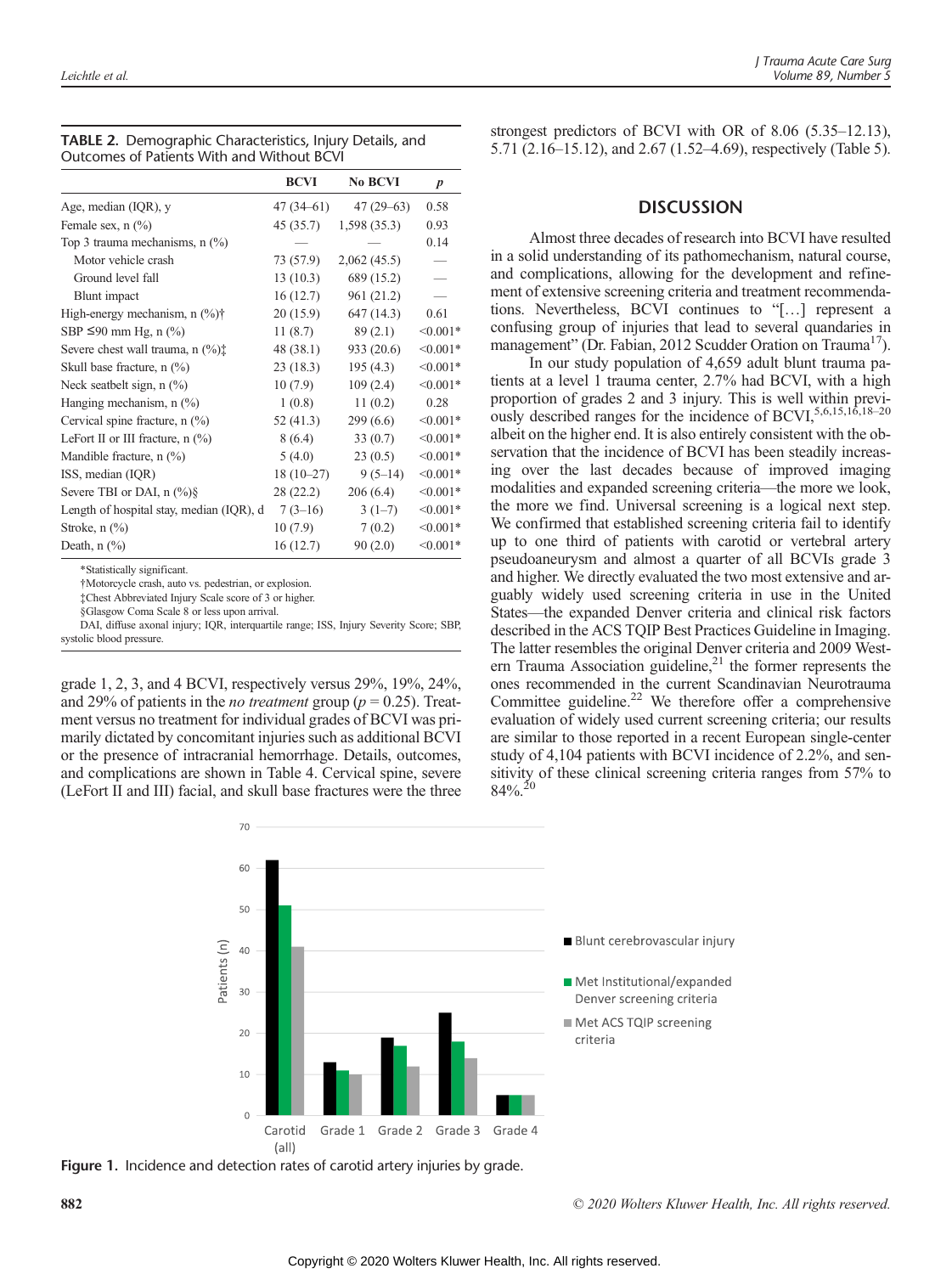

Figure 2. Incidence and detection rates of vertebral artery injuries by grade.

The systematic assessment and classification of BCVIs began with the trauma groups in Memphis<sup>10</sup> and Denver<sup>11</sup> in the 1990s. With digital subtraction angiography (DSA), an invasive and itself potentially harmful intervention<sup>3</sup> as the only reliable diagnostic modality, the identification of a narrow group of patients at high risk for this rare injury was critical. Until recently, CTA neck had limited sensitivity for BCVI compared with DSA,<sup>3,15,23,24</sup> but the advent of 64-slice (and higher) CT scanners has obviated the need for diagnostic  $DSA^{3,2}$ .

Severe traumatic brain injury (TBI), skull or LeFort II and III facial fractures, and high cervical spine injury are well-established risk factors for BCVI, but 20% to 30% of patients with carotid or vertebral injury may not have any risk

TABLE 3. BCVI Details and Screening Sensitivity

|                             | <b>Patients</b><br>With BCVI          | <b>Injured</b><br><b>Vessels</b> | <b>Patients Who Met</b><br>Institutional/<br><b>Expanded Denver</b><br>Criteria | <b>Patients Who</b><br>Met ACS<br><b>TQIP Criteria</b> |
|-----------------------------|---------------------------------------|----------------------------------|---------------------------------------------------------------------------------|--------------------------------------------------------|
| BCVI (all)                  | 126(100)                              | 158 (100)                        | 104 (82.5)                                                                      | 91 (72.2)                                              |
| Grade 1                     | 25(19.8)                              | 43 (27.2)                        | 22 (88)                                                                         | 21 (84)                                                |
| Grade 2                     | 40(31.8)                              | 47 (29.8)                        | 35(87.5)                                                                        | 28 (70)                                                |
| Grade 3                     | 38 (30.2)                             | 43 (27.2)                        | 25(65.8)                                                                        | 20(52.6)                                               |
| Grade 4                     | 23(18.3)                              | 25(15.8)                         | 22(95.7)                                                                        | 22 (95.7)                                              |
| Carotid<br>$\text{(all)}$   | 62(49.2)                              | 81 (51.3)                        | 51 (82.3)                                                                       | 41(66.1)                                               |
| Grade 1                     | 13(10.3)                              | 27(17.1)                         | 11(84.6)                                                                        | 10(76.9)                                               |
| Grade 2                     | 19(15.1)                              | 23(14.6)                         | 17(89.5)                                                                        | 12(63.2)                                               |
| Grade 3                     | 25(19.8)                              | 25(15.8)                         | 18 (72)                                                                         | 14 (56)                                                |
| Grade 4                     | 5(4)                                  | 6(3.8)                           | 5(100)                                                                          | 5(100)                                                 |
| Vertebral<br>$\text{(all)}$ | 64 (50.8)                             | 77 (48.7)                        | 53 (82.8)                                                                       | 50 (78.1)                                              |
| Grade 1                     | 12(9.5)                               | 16(10.1)                         | 11(91.7)                                                                        | 11(91.7)                                               |
| Grade 2                     | 21(16.7)                              | 24 (15.2)                        | 18 (85.7)                                                                       | 16(76.2)                                               |
| Grade 3                     | 13(10.3)                              | 18 (11.4)                        | 7(53.9)                                                                         | 6(46.2)                                                |
| Grade 4                     | 18 (14.3)                             | 19(12)                           | 17 (94.4)                                                                       | 17 (94.4)                                              |
|                             | All results are presented as $n$ (%). |                                  |                                                                                 |                                                        |

factors for BCVI.<sup>1–3,9,16</sup> Our analyses corroborate these findings, demonstrating that cervical spine, severe (LeFort II and III) facial, and skull base fractures are strong predictors of BCVI, but that even severe BCVI is not limited to this patient population. In addition, while most trauma centers use screening protocols based on Memphis or Denver criteria in general, there is a wide variety of institutional modifications,<sup>9</sup> making the systematic assessment of this injury difficult across multiple institutions. An ever-expanding list of risk factors (17 in our institutional protocol) also raises concerns about trauma teams' ability to consistently comply with all screening criteria in a busy trauma bay.

Universal screening for BCVI with a high-resolution neck CTA will invariably pick up questionable injuries. These equivocal findings represent a real challenge because they might lead to excessive additional diagnostic workup such as multiple CTAs or to overtreatment with antithrombotic medication exposing patients to the risk of bleeding. Our data demonstrate that follow-up CTA within 48 hours clarified most equivocal findings, with only 0.6% of neck CTAs remaining without a clear

| <b>TABLE 4.</b> Treatment and Complications of BCVI |           |                             |         |          |          |
|-----------------------------------------------------|-----------|-----------------------------|---------|----------|----------|
|                                                     |           | <b>Patients With BCVI</b>   |         |          |          |
|                                                     | All       | Progression Stroke Bleeding |         |          | Death    |
| No treatment                                        | 21(16.7)  | $\Omega$                    | 1(4.8)  | $\Omega$ | 11(52.4) |
| Treatment (all)                                     | 105(83.3) | 4(3.8)                      | 9(8.6)  | 5(4.8)   | 5(4.8)   |
| Heparin drip*                                       | 16(12.7)  | 2(12.5)                     | 2(12.5) | 2(12.5)  |          |
| Aspirin 81 mg                                       | 20(15.9)  | $\theta$                    | 2(10)   | $\Omega$ |          |
| Aspirin 325 mg                                      | 57(45.2)  | 1(1.8)                      | 2(3.5)  | 1(1.8)   |          |
| Aspirin and<br>clopidogrel                          | 6(4.8)    | 1(16.7)                     | 1(16.7) | 2(33.3)  |          |
| Home medication <sup>†</sup>                        | 5(4)      | $\theta$                    | 1(20)   | $\theta$ |          |
| Procedural<br>intervention                          | 1(0.8)    | $\theta$                    | 1(100)  | $\Omega$ |          |

All results are presented as n  $\left(\frac{9}{6}\right)$ .

\*Partial Thromboplastin Time (PTT) goal 60 to 90.

†Coumadin or direct oral anticoagulant.

© 2020 Wolters Kluwer Health, Inc. All rights reserved. 883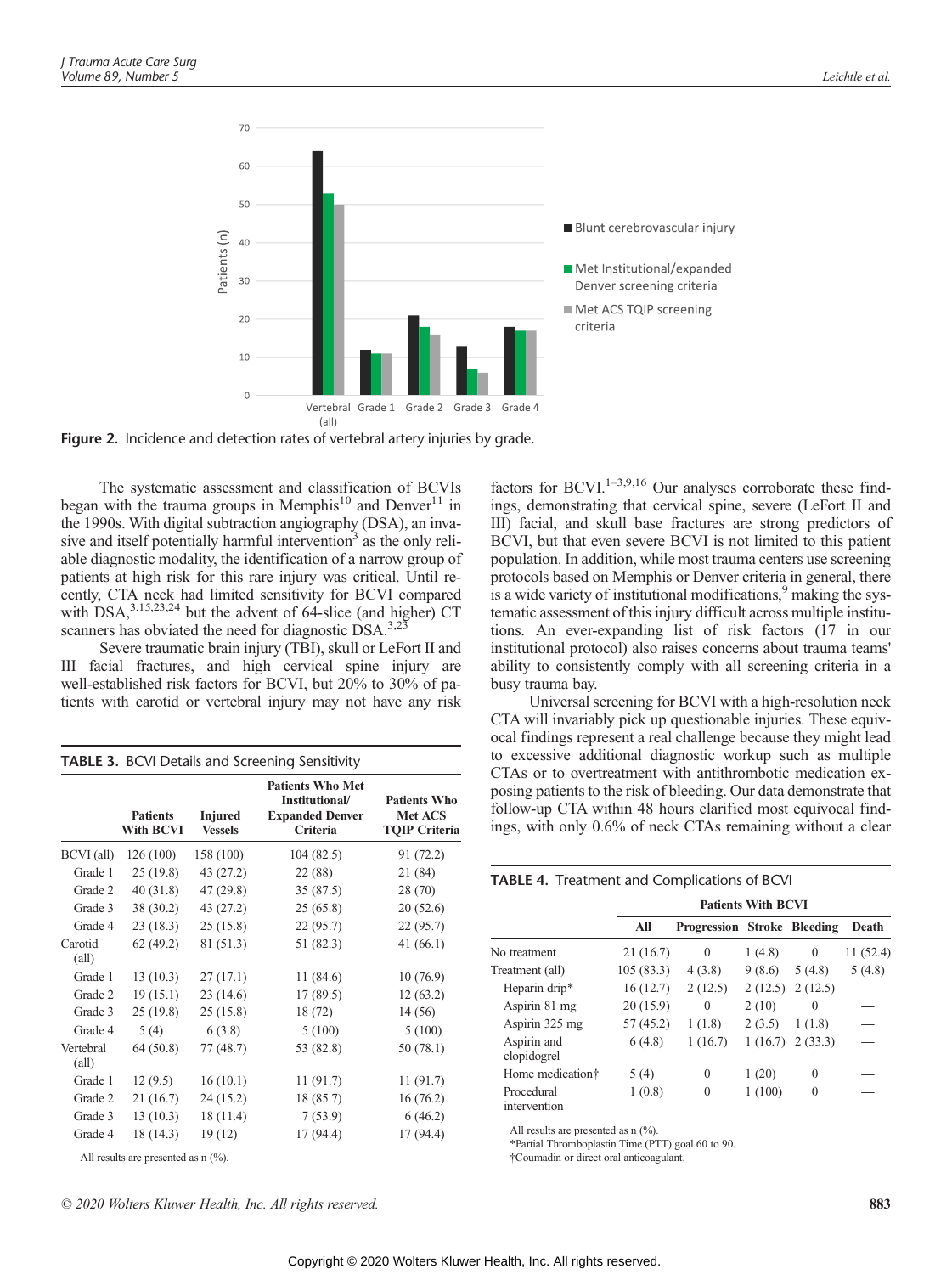| <b>TABLE 5. Risk Factors for BCVI</b> |  |
|---------------------------------------|--|
|                                       |  |

|                                     | <b>Univariate Analysis</b><br>(All $p \leq 0.2$ ) <sup>1</sup> | <b>Multivariate Analysis*</b>  |
|-------------------------------------|----------------------------------------------------------------|--------------------------------|
| Cervical spine fracture             | $10(6.9-14.5)$                                                 | 8.1 $(5.4-12.1)$ , $p < 0.001$ |
| LeFort II or III fracture           | $9.3(4.2 - 20.5)$                                              | 5.7 $(2.2-15.1)$ , $p = 0.001$ |
| Skull base fracture                 | $5(3.1-8)$                                                     | 2.7 $(1.5-4.7), p = 0.001$     |
| SBP 90 mmHg or less                 | $4.5(2.3-8.6)$                                                 | 2.2 $(1-4.8)$ , $p = 0.04$     |
| Severe TBI or DAI <sup>†</sup>      | $4.2(2.7-6.5)$                                                 | 2.1 $(1.2-3.5)$ , $p = 0.01$   |
| Severe chest wall trauma $\ddagger$ | $2.4(1.7-3.4)$                                                 | 1.7 $(1.1-2.5)$ , $p = 0.02$   |
| Neck seatbelt sign                  | $3.5(1.8-6.9)$                                                 |                                |
| Mandible fracture                   | $8.1(3 - 21.7)$                                                |                                |

\*Odds ratio (95% confidence interval).

†Glasgow Coma Scale 8 or less upon arrival. ‡Chest Abbreviated Injury Scale score of 3 or higher.

SBP, systolic blood pressure; TBI, traumatic brain injury; DAI, diffuse axonal injury.

result regarding BCVI. In addition, these equivocal findings almost exclusively raised concern for grade 1 BCVI, which has a low risk for progression and complications. However, BCVI is not a static injury and even low-grade BCVI may well progress to higher stages. Described progression rates range from 10% to 30%, with grade 2 BCVI having the highest risk for progression,<sup>13,25,26</sup> making the identification of even low-grade BCVI necessary.

The use of CTA neck in every trauma activation to screen for BCVI may also raise concern about iatrogenic acute kidney injury). In trauma patients, the clear attribution of abnormally elevated creatinine to contrast-induced nephropathy as opposed to other etiologies including critical illness, severe trauma, or antibiotic administration is difficult. A thorough review of the nephrotoxic potential of IV contrast in the most recent American College of Radiology's Manual on Contrast Media suggests that its presumed risk is likely overstated.27,28 Clinically, we considered the additional amount of contrast used for the CTA neck portion of a whole-body CT including CTA chest, which is standard in our trauma activations, to be of limited concern. This is supported by a review of our institution's ACS TQIP data, which demonstrated no increase of acute kidney injury when comparing its incidence in the 18 months before (1%) and 18 months after (0.8%) implementation of universal BCVI screening.

The practice of whole-body CT scanning for all major trauma activations remains debated but has been in place at our institution for several years before this study, in addition to being used in many hospitals across the country. It is primarily based on reviews of missed injuries in morbidity and mortality conferences and supported by evidence on the benefits of whole-body CT for all trauma patients.<sup>29–32</sup> Even minor trauma mechanisms such as falls from standing position can lead to severe injuries. Particularly elderly patients are at high risk for complications from spine and rib fractures,  $33$  represent a growing patient population in the United States, and constituted almost a quarter of our patient cohort. These patients often have substantial atherosclerosis and stenosis of the carotid and/or vertebral arteries, increasing their risk for BCVI and its complications.34 While there are several studies and reviews that question the benefit universal whole-body CT scan for trauma activations,<sup>35</sup> this practice is generally supported in the most recent American College of Radiology's Appropriate Use Criteria

of CT scans for major blunt trauma.<sup>36</sup> Therefore, a decision on this practice should be made in institution-specific practice protocols at trauma centers.

Antithrombotic medication is reported to dramatically decrease the rate of stroke from BCVI,<sup>4,13,37,38</sup> albeit not necessarily its progression.25 In the most recent practice management guidelines of the Eastern Association for the Surgery of Trauma,<sup>39</sup> the benefit of antithrombotic therapy is described as a significantly decreased risk for stroke and mortality with ORs and confidence intervals of 0.20 (0.06–0.65) and 0.17 (0.08–0.34), respectively. A major concern with the use of antithrombotic therapy is a bleeding complication, but most studies demonstrate the safety of both anticoagulation with heparin and use of antiplatelet medication.<sup>37,38</sup> However, a comparison of treatment regimens across studies and institutions is difficult because there is no uniform approach to single versus dual antiplatelets, 81 mg versus 325 mg Aspirin, antiplatelets versus heparin drip, and Partial Thromboplastin Time (PTT) goals. There are even less data available on the use of direct oral anticoagulants in the treatment of BCVI. In our patient population, patients received 81 mg or 325 mg Aspirin for BCVI grades 1 and 2, and a heparin drip with Partial Thromboplastin Time (PTT) goal of 60 to 90, or dual antiplatelets for grade 3 BCVI. Because a single antiplatelet agent may not reliably result in effective antithrombotic action, $40$  dual antiplatelets may increase although not guarantee reliable antiplatelet effect.<sup>26,41</sup> For grade 4 injuries (complete occlusion), neurosurgery advised on the usefulness of anticoagulation or antiplatelet agents on a caseby-case basis. Patients who did not receive treatment for BCVI did so primarily because of the presence of concomitant severe TBI (GCS,  $\leq$ 8) with intracranial hemorrhage, which was more common in the no treatment than treatment group (38% vs. 19%,  $p = 0.08$ ). A significantly larger number of patients in the "no treatment" group died from severe TBI (Table 4). However, because this study was not powered to compare complications between the different treatment regimens and because of the low incidence of BCVI-related complications, we are unable to draw statistically valid conclusions.

As a retrospective review of the trauma registry and the electronic medical records at a single institution, this study has inherent limitations. The exclusion of hemodynamically unstable patients who did not undergo CT scan upon arrival in the trauma bay may have resulted in selection bias. The assessment of outcomes and complications is limited because of low numbers and the confounding effect of associated injuries in patients with BCVI. In our patient population, patients with BCVI had significantly higher stroke (8%) and mortality rates (12.7%), but these patients also had a more severe burden of traumatic injuries (higher Injury Severity Score) and often severe TBI. A stroke was identified on admission imaging in 4 (40%) of 10 patients with BCVI, while a stroke occurred at a median of 3.5 days after admission in the other six patients. Not all patients with equivocal findings for BCVI on initial CTA neck received follow-up, either because they expired from other injuries, neurosurgery disagreed with the radiology read, or sometimes there was no discernible reason listed in the electronic medical record. Lastly, we were not able to assess the long-term outcomes of our patients with BCVI because of inconsistent follow-up.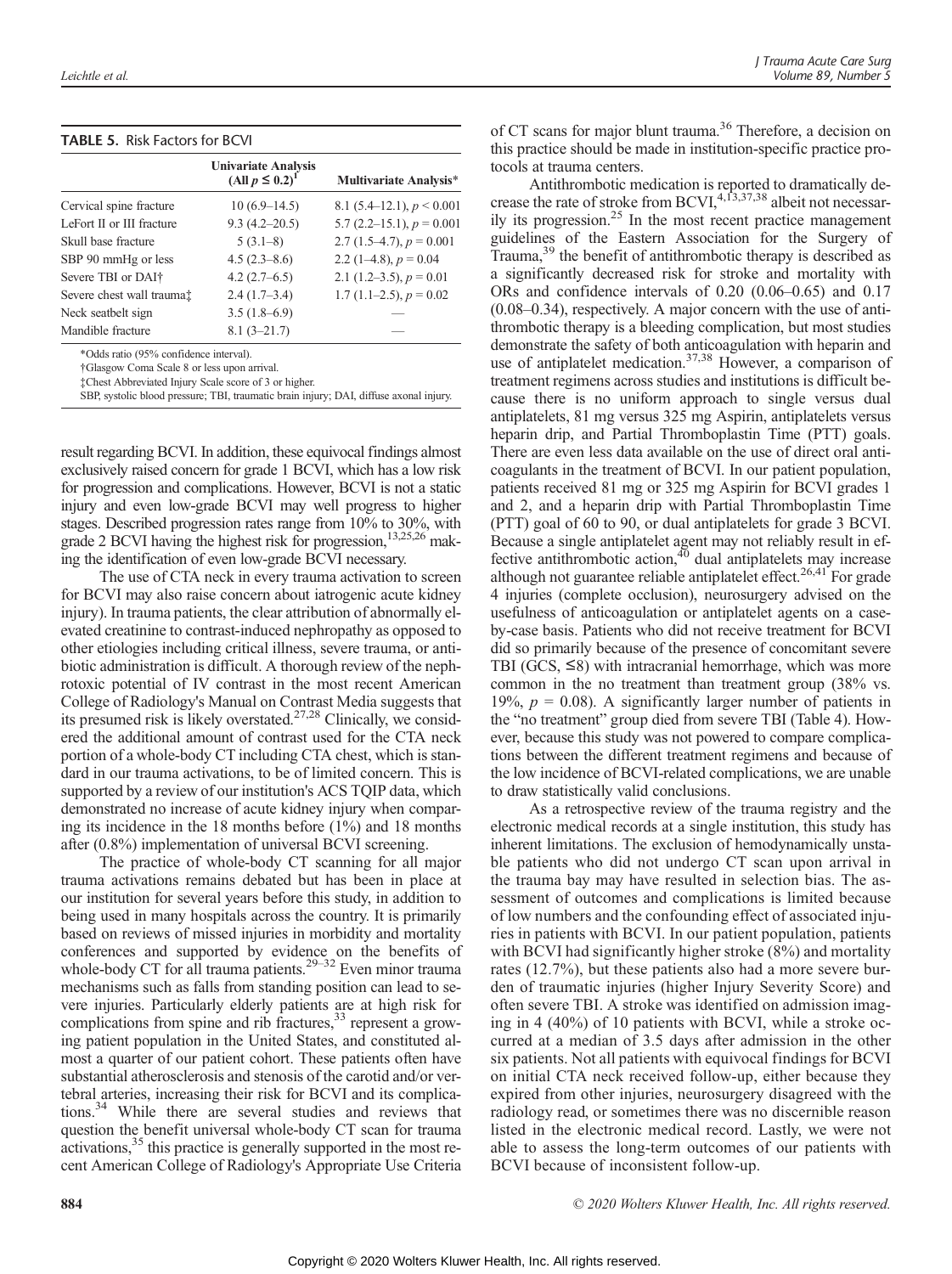In summary, even an extensive list of risk factors for BCVI screening such as the evidence-based and refined expanded Denver criteria misses a significant proportion of patients with this potentially devastating injury. Generous CT imaging of hemodynamically stable blunt trauma patients has become the standard of care in most trauma centers, and modern CT scanners allow for the efficient and safe diagnosis of BCVI in these patients. While it may be possible to add even more risk factors to currently existing screening criteria, compliance with an exhaustive list of risk factors would likely decline and still never reach the (near) 100% sensitivity of universal screening. In our total patient population, 49% would not have undergone CTA neck because they did not fulfill expanded Denver screening criteria. In this group, the incidence of BCVI was 1.1%, that is, for every 1,000 patients undergoing CTA neck despite not fulfilling screening criteria, we would find 11 patients with BCVI.

A cost-benefit analysis could compare the treatment costs of BCVI complications such as stroke with the costs of imaging and possible iatrogenic complications of overtreatment to determine a financially acceptable screening guideline. At our institution, the cost of the CTA neck includes the cost for a CT c-spine, and a whole-body CT scan including CTA neck is only 7% more expensive than a standard whole-body CT. Most importantly, however, from a clinical perspective, universal screening offers substantial potential benefit and little harm. It should therefore be strongly considered for all major traumas with the exception of patient populations with higher-than-normal risk for CT scan-related complications (e.g., pregnant patients and children) or those with highly unlikely trauma mechanism such as isolated extremity injury.

S.W.L., D.B., and M.B.A. contributed in the study design. S.W.L., D.B., R. S., B.T., B.B. contributed in the data acquisition. S.W.L., D.B., B.T., S.J., E.R., M.B.A. contributed in the data analysis. S.W.L. and D.B. contributed in the initial drafting of the article. S.W.L., D.B., R.S., B.T., S.J., E.R., B.B., and M.B.A. contributed in the critical revisions.

-----------<br>S.W.L. has support from DOD W81XWH18SBAA1 (co-investigator) and the VCU Value and Efficiency Teaching and Research Grant (co-Principal Investigator). S.J. has support from NIH R21: 1R21TW010439-01A1, Rotary Foundation Global Grant GG1749568, NIH P20: 1P20CA210284-01A1, DOD W81XWH-16-2-0040, VCU Quest for Innovation Commercialization Grant, and Commonwealth Research Commercialization Fund. None of the remaining authors declare any conflicts of interest.

- 1. Bonatti M, Vezzali N, Ferro F, Manfredi R, Oberhofer N, Bonatti G. Blunt cerebrovascular injury: diagnosis at whole-body MDCT for multi-trauma. Insights Imaging. 2013;4(3):347–355.
- 2. Bruns BR, Tesoriero R, Kufera J, Sliker C, Laser A, Scalea TM, Stein DM. Blunt cerebrovascular injury screening guidelines: what are we willing to miss? J Trauma Acute Care Surg. 2014;76(3):691–695.
- 3. Paulus EM, Fabian TC, Savage SA, Zarzaur BL, Botta V, Dutton W, Croce MA. Blunt cerebrovascular injury screening with 64-channel multidetector computed tomography: more slices finally cut it. J Trauma Acute Care Surg. 2014;76(2):279–283; discussion 284–285.
- 4. Burlew CC, Biffl WL, Moore EE, Barnett CC, Johnson JL, Bensard DD. Blunt cerebrovascular injuries: redefining screening criteria in the era of noninvasive diagnosis. J Trauma Acute Care Surg. 2012;72(2):330–335; discussion 336–337, quiz 539.
- 5. Geddes AE, Burlew CC, Wagenaar AE, Biffl WL, Johnson JL, Pieracci FM, Campion EM, Moore EE. Expanded screening criteria for blunt cerebrovascular injury: a bigger impact than anticipated. Am J Surg. 2016;212(6):1167–1174.
- 6. Miller PR, Fabian TC, Croce MA, Cagiannos C, Williams JS, Vang M, Qaisi WG, Felker RE, Timmons SD. Prospective screening for blunt cerebrovascular injuries: analysis of diagnostic modalities and outcomes. Ann Surg. 2002;236(3):386–393; discussion 393–395.
- 7. Biffl WL, Moore EE, Offner PJ, Brega KE, Franciose RJ, Burch JM. Blunt carotid arterial injuries: implications of a new grading scale. J Trauma. 1999;47(5):845–853.
- 8. Sumislawski JJ, Moore HB, Moore EE, et al. Not all in your head (and neck): stroke after blunt cerebrovascular injury is associated with systemic hypercoagulability. J Trauma Acute Care Surg. 2019;87(5):1082–1087.
- 9. Franz RW, Willette PA, Wood MJ, Wright ML, Hartman JF. A systematic review and meta-analysis of diagnostic screening criteria for blunt cerebrovascular injuries. J Am Coll Surg. 2012;214(3):313–327.
- 10. Fabian TC, Patton JH, Croce MA, Minard G, Kudsk KA, Pritchard FE. Blunt carotid injury. Importance of early diagnosis and anticoagulant therapy. Ann Surg. 1996;223(5):513–522; discussion 522–525.
- 11. Biffl WL, Moore EE, Ryu RK, Offner PJ, Novak Z, Coldwell DM, Franciose RJ, Burch JM. The unrecognized epidemic of blunt carotid arterial injuries: early diagnosis improves neurologic outcome. Ann Surg. 1998;228(4): 462–470.
- 12. Kaye D, Brasel KJ, Neideen T, Weigelt JA. Screening for blunt cerebrovascular injuries is cost-effective. J Trauma. 2011;70(5):1051–1056; discussion 1056–1057.
- 13. Cothren CC, Biffl WL, Moore EE, Kashuk JL, Johnson JL. Treatment for blunt cerebrovascular injuries: equivalence of anticoagulation and antiplatelet agents. Arch Surg Chic Ill 1960. 2009;144(7):685–690.
- 14. Fabian TC, George SM, Croce MA, Mangiante EC, Voeller GR, Kudsk KA. Carotid artery trauma: management based on mechanism of injury. J Trauma. 1990;30(8):953–961; discussion 961–963.
- 15. Emmett KP, Fabian TC, DiCocco JM, Zarzaur BL, Croce MA. Improving the screening criteria for blunt cerebrovascular injury: the appropriate role for computed tomography angiography. J Trauma. 2011;70(5):1058-1063; discussion 1063–1065.
- 16. American College of Surgeons. ACS TQIP Best Practices Guidelines in Imaging. 2018. Available at: https://www.facs.org/-/media/files/quality-programs/ trauma/tqip/imaging\_guidelines.ashx. Accessed December 20, 2019.
- 17. Fabian TC. Blunt cerebrovascular injuries: anatomic and pathologic heterogeneity create management enigmas. J Am Coll Surg. 2013;216(5):873–885.
- 18. Harrigan MR, Falola MI, Shannon CN, Westrick AC, Walters BC. Incidence and trends in the diagnosis of traumatic extracranial cerebrovascular injury in the nationwide inpatient sample database, 2003-2010. J Neurotrauma. 2014; 31(11):1056–1062.
- 19. Biffl WL, Moore EE, Offner PJ, Brega KE, Franciose RJ, Elliott JP, Burch JM. Optimizing screening for blunt cerebrovascular injuries. Am J Surg. 1999;178(6):517–522.
- 20. Müther M, Sporns PB, Hanning U, Düsing H, Hartensuer R, Raschke M, Schwake M, Stummer W, Glasgow S. Diagnostic accuracy of different clinical screening criteria for blunt cerebrovascular injuries compared with liberal state of the art computed tomography angiography in major trauma. J Trauma Acute Care Surg. 2020;88:789–795.
- 21. Biffl WL, Cothren CC, Moore EE, Kozar R, Cocanour C, Davis JW, McIntyre RC, West MA, Moore FA. Western Trauma Association Critical Decisions in Trauma: Screening for and Treatment of Blunt Cerebrovascular Injuries. J Trauma. 2009;67(6):1150–1153.
- 22. Brommeland T, Helseth E, Aarhus M, Moen KG, Dyrskog S, Bergholt B, Olivecrona Z, Jeppesen E. Best practice guidelines for blunt cerebrovascular injury (BCVI). Scand J Trauma Resusc Emerg Med. 2018;26(1):90.
- 23. Laser A, Kufera JA, Bruns BR, Sliker CW, Tesoriero RB, Scalea TM, Stein DM. Initial screening test for blunt cerebrovascular injury: validity assessment of whole-body computed tomography. Surgery. 2015;158(3):627–635.
- 24. Malhotra AK, Camacho M, Ivatury RR, et al. Computed tomographic angiography for the diagnosis of blunt carotid/vertebral artery injury: a note of caution. Ann Surg. 2007;246(4):632–642; discussion 642–643.
- 25. Laser A, Bruns BR, Kufera JA, Kim AI, Feeney T, Tesoriero RB, Lauerman MH, Sliker CW, Scalea TM, Stein DM. Long-term follow-up of blunt cerebrovascular injuries: does time heal all wounds? J Trauma Acute Care Surg. 2016;81(6):1063–1069.

© 2020 Wolters Kluwer Health, Inc. All rights reserved. 885